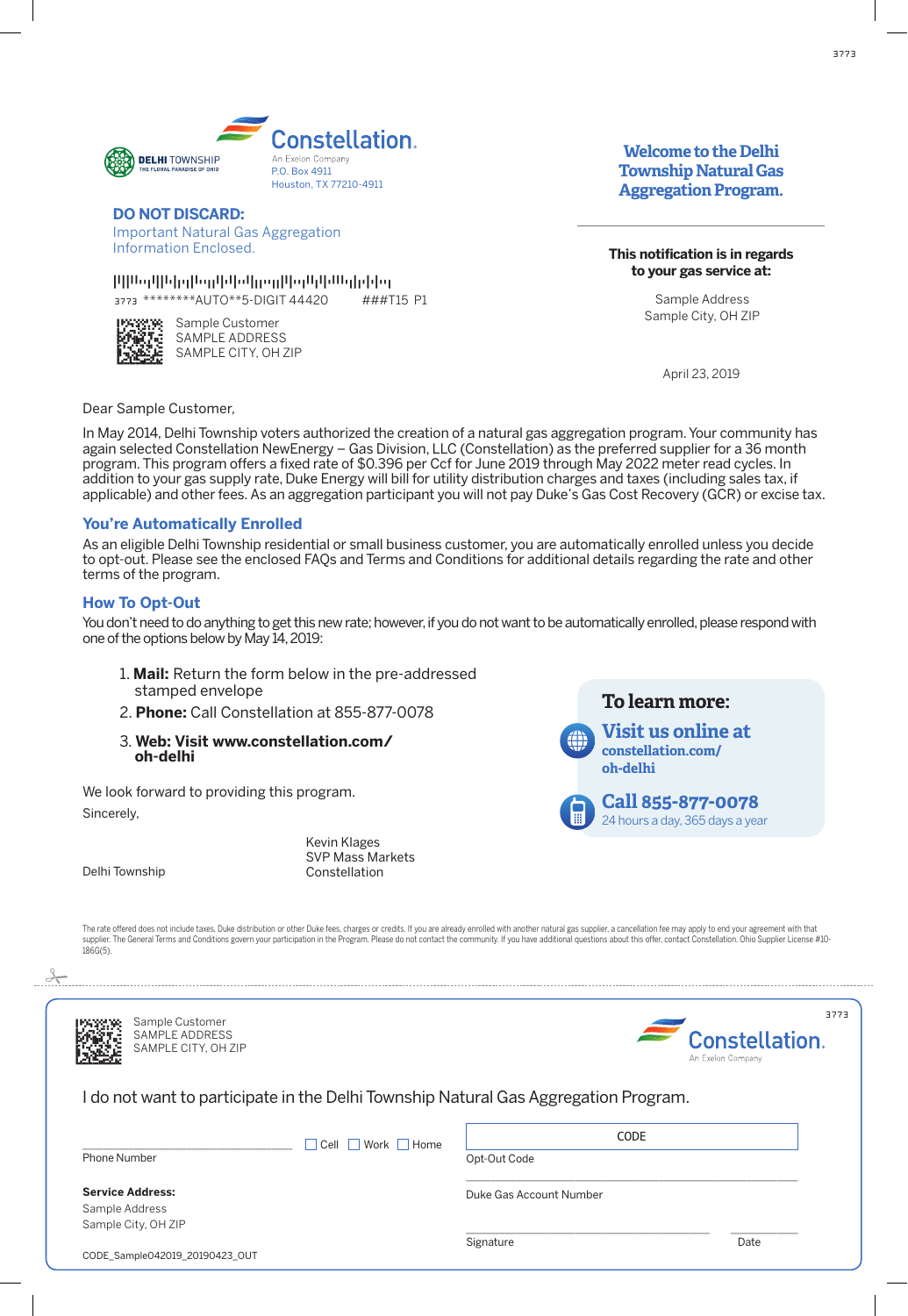# **GENERAL TERMS AND CONDITIONS**

Generally the words "you" and "your" refer to the Customer and the words "we" and "us" refer to Constellation, unless the context clearly requires otherwise.

**1. Purchase and Sale of Natural Gas**. If you do not "opt-out" by May 14, 2019 pursuant to these General Terms and Conditions (the "Agreement"), you will purchase from us on an exclusive basis, and we will take all reasonable action to supply or cause to be supplied, all of your natural gas requirements at the price and for your accounts ("Account(s)"). Pursuant to the Agreement, you authorize us to (i) enroll your Account(s) with your Utility so that we can supply the Account(s), (ii) aggregate your Account(s) with those of other customers of Constellation or its affiliates, (iii) request and receive usage and other information from your Utility with respect to the Account(s) and (iv) enter into agreements with your Utility as necessary under the Utility's tariff to facilitate supply of the Account(s). You agree to cooperate with Constellation to ensure enrollment of your Account(s) in a timely manner. You give us the authority to choose the source of your natural gas supply. Your Utility will continue to deliver your natural gas and provide billing and other services to you. You acknowledge that such transportation service is subject to regulations set forth in your Utility's tariff. **Supply of natural gas under this Agreement is conditioned upon (1) our verification of the accuracy of all information that you provide to us, including information regarding your natural gas usage and the Account(s) and (2) acceptance of enrollment of your Account(s) by the Utility.** 

**2. Term.** This term of the Agreement is effective when enrollment occurs with the Utility with Constellation as your natural gas supplier, subject to your rescission right set forth under "Customer's Rescission Right" below. Subject to successful enrollment of your Account(s), we will supply the Account(s) with natural gas from the first regularly scheduled Utility meter read date after your Utility switches you to Constellation ("Start Date"), which we estimate will be in the month of June, 2019 (July, 2019 billing cycle). We will supply your Account(s) through the month of May, 2022 (June, 2022 billing cycle). If the Delhi Township Natural Gas Aggregation Program continues beyond May, 2022 with Constellation as the supplier, Constellation will send you a notice of renewal including, but not limited to, notice of the new Delhi Township Natural Gas Aggregation Program, notice of your right to opt-out of the Delhi Township Natural Gas Aggregation Program, and any other changes. The optout mailing shall include a provision for return of a post card or similar notice to Constellation, to be returned no later than twenty-one (21) days from the post-marked date, and receipt of the opt-out mailing post-marked before the opt-out deadline has elapsed shall count as timely sent. You are entitled to opt-out of the Delhi Township Natural Gas Aggregation Program at least every two years from the Start Date of the Delhi Township Natural Gas Aggregation Program, without a penalty. If for any reason you do not wish to continue, you may cancel this Agreement as provided in Section 4 below. If you do not cancel, this Agreement will renew, and any changes to the General Terms and Conditions will become effective for the term provided in the renewal notice.

**3. Delhi Township Natural Gas Aggregation Program.** Through May, 2022 (June, 2022 billing cycle) your price will be a fixed rate of \$0.396/Ccf.

**Note:** The fixed or variable price includes (i) all related interstate pipeline charges required to deliver gas to the Delivery Point, plus (ii) administrative costs and fees. In addition to the fixed or variable price, you will also pay the Utility's service charges.

**4. Termination.** You may terminate this Agreement without penalty at any time for any reason by providing notice to Constellation. Please note that once enrolled, it may take one to two billing cycles beyond the current billing cycle for the cancellation to be effective, as the effective date of all cancellations are subject to your Utility's guidelines. Should you fail to pay any Utility invoice or fail to meet any agreed-upon payment arrangement, your service and this Agreement may be automatically terminated in accordance with the Utility's tariffs. In addition, this Agreement will terminate if (i) the requested service location is not served by the Utility, (ii) you move outside the Utility's service area or to an area not served by Constellation, (iii) we return you to the Utility's sales service pursuant to any termination of this agreement by us, or (iv) you cancel your enrollment with us pursuant to your rescission right provided below. You may terminate this Agreement without penalty if you relocate outside the service territory of the Utility.

**5. Customer's Rescission Right.** Upon processing your enrollment, the Utility will send you a confirmation letter, which is notice of the transfer of your supply to Constellation. You have a seven (7) business day period from the postmark date of the Utility's confirmation letter during which time you may cancel your enrollment, without penalty, by calling the Utility's toll-free number provided in the confirmation letter or by providing written notice to the Utility, which will be effective as of the postmark date.

**6. Your Invoice**. You will be invoiced by the Utility monthly for all charges applicable to your natural gas usage, including the rates set forth herein, applicable Taxes (which are passed through to you) and all applicable Utility customer charges and franchise fees. You authorize us to act as your payment agent if deemed necessary by us to facilitate consolidated billing. You have the right to request up to twenty-four (24) months of your payment history for services rendered by Constellation without charge.

**7. Switching.** The Utility may charge a switching fee in accordance with its tariff when you change your natural gas supplier to Constellation. If the Utility charges a switching fee when you change your natural gas supplier to Constellation in accordance with this Agreement, Constellation agrees to refund you for any such switching fee. To receive a refund, you must call Constellation at (855) 877-0078. Constellation will not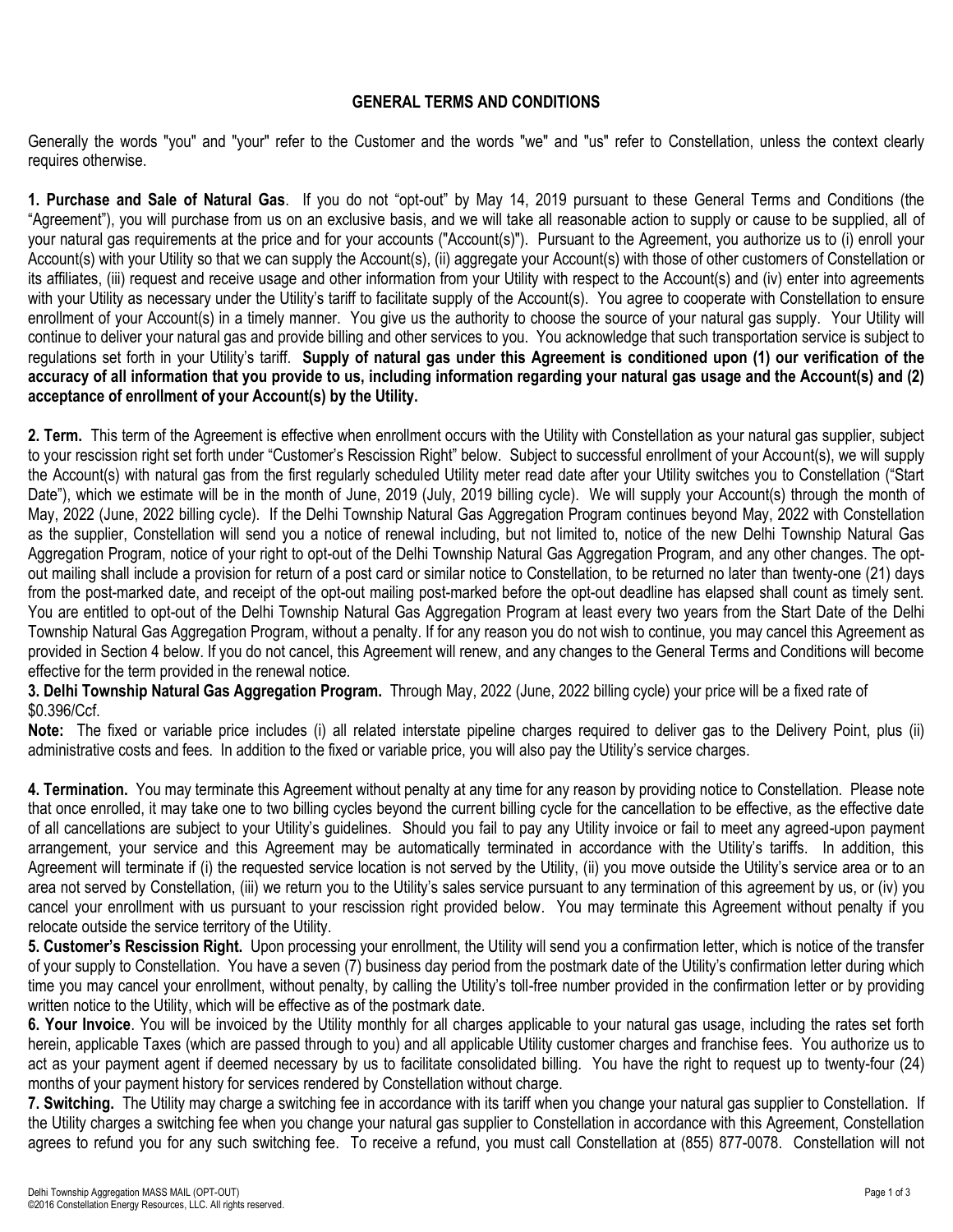separately charge a switching fee. If you voluntarily return to the Utility after switching to a competitive supplier, you may be charged a price other than the Utility's regulated sales service rate.

**8. Customer Service.** For questions or complaints about our services, contact us at our Customer Care department by calling toll-free (855) 877-0078, 24 hours a day, seven days a week, by e-mail at VST@constellation.com, online at [www.constellation.com,](file://///nas-lou-01/LOUShare/Vol1/Contracts/Customer%20Contracts%20and%20Tools/Governmental%20Aggregations/City%20of%20Green,%20OH%20(IEC)/2016%20T&C/www.constellation.com) or in writing at Constellation NewEnergy – Gas Division, LLC, 1716 Lawrence Drive, De Pere WI, 54115. If your complaint is not resolved after you have called Constellation, or for general utility information, you may contact the Public Utilities Commission of Ohio ("PUCO") for assistance at (800) 686- 7826 (toll free) or for TTY at (800) 686-1570 (toll free) from 8:00 a.m. to 5:00 p.m. weekdays, or at www.puco.ohio.gov. Residential customers may also contact the Ohio Consumers' Counsel for assistance with complaints and utility issues at (877) 742-5622 (toll free) from 8:00 a.m. to 5:00 p.m. weekdays, or at www.pickocc.org.

**9. Definitions. "Delivery Point"** means any existing and future points of interconnection between your Utility transmission and/or distribution system and those of a third party pipeline supplying natural gas to the Utility. **"Taxes"** means all taxes, duties, fees, levies, premiums or any other charges of any kind, whether direct or indirect, relating to the sale, purchase or delivery of natural gas, together with all interest, penalties or other additional amounts imposed, including but not limited to gross receipts, sales, consumption, use, value added, per Ccf, commercial activity or other privilege tax, and any other tax (whether in effect as of the effective date of this agreement or thereafter) imposed by any governmental entity. "**Utility**" means your local natural gas distribution utility owning and/or controlling and maintaining the distribution system required for delivery of natural gas to the Account(s). "**Market Price**" means the current price at which natural gas can be bought or sold by suppliers. "**Market Trend**" means the tendency of natural gas market prices to move in a particular direction over time.

**10. Notices.** All notices will be in writing and delivered by hand, first class mail, or by express carrier to our respective business addresses. Either of us can change our address by notice to the other pursuant to this paragraph.

**11. Changes in law, market structure, and/or your natural gas needs or classifications.** If a change in or implementation of law, rule, regulation, ordinance, statute, judicial decision, administrative order, Utility tariffs, or the like causes our costs under this Agreement to increase, we will have the right to pass such increased costs on to you. The changes described in this Section may change any or all the charges described in this Agreement.

**12. Events beyond either of our reasonable control.** If something happens that is beyond either of our reasonable control that prevents either of us from performing our respective obligations under this Agreement, then whichever one of us cannot perform will be relieved from performance until the situation is resolved. Examples of such events include: acts of God, fire, flood, hurricane, war, terrorism; labor disputes; declaration of emergency by a governmental entity or the Utility; curtailment, disruption or interruption of natural gas transmission, distribution or supply; regulatory, administrative, or legislative action, or action or restraint by court order or other governmental entity; and actions taken by third parties not under your or our control, such as the Utility. However, such events shall not in any event excuse any failure to make payments due in a timely manner for natural gas supplied to you. The parties shall notify each other immediately of an operational flow or curtailment order from the applicable pipelines or Utility and shall take all required steps to comply with such orders.

**13. Delivery Point and indemnification obligations.** We will deliver natural gas to the Delivery Point. Title and risk of loss related to the natural gas transfer to you at the Delivery Point, and you are responsible for all transmission, distribution, and other costs (including Taxes and other fees) related to the final delivery to the facilities to which the Account(s) relate as well as your use of the natural gas. While we will arrange for the delivery of natural gas to you by your Utility, we will have no liability or responsibility for matters within the control of the Utility, which include maintenance of pipelines and systems, service interruptions, loss of service, quality of the natural gas, deterioration of services, or meter readings. EACH PARTY (THE "INDEMNIFYING PARTY") WILL DEFEND, INDEMNIFY AND HOLD THE OTHER PARTY HARMLESS FROM ANY AND ALL CLAIMS (INCLUDING CLAIMS FOR PERSONAL INJURY, DEATH, OR PROPERTY DAMAGE), LOSSES, EXPENSES (INCLUDING REASONABLE ATTORNEYS' FEES), DAMAGES, SUITS, CAUSES OF ACTION AND JUDGMENTS OF ANY KIND ARISING HEREUNDER WHILE TITLE AND RISK OF LOSS ARE VESTED IN THE INDEMNIFYING PARTY.

**14. Limitation on Liability.** IN NO EVENT WILL EITHER PARTY OR ITS AFFILIATES, OWNERS, OFFICERS OR DIRECTORS BE LIABLE FOR ANY CONSEQUENTIAL, EXEMPLARY, SPECIAL, INCIDENTAL OR PUNITIVE DAMAGES, INCLUDING, WITHOUT LIMITATION, LOST OPPORTUNITIES OR LOST PROFITS. Each party's total liability related to this Agreement, whether arising under breach of contract, tort, strict liability or otherwise, will be limited to direct, actual damages. Each party agrees to use commercially reasonable efforts to mitigate the damages it may incur. NO WARRANTY, DUTY, OR REMEDY, WHETHER EXPRESSED, IMPLIED OR STATUTORY, ON CONSTELLATION'S PART IS GIVEN OR INTENDED TO ARISE OUT OF THIS AGREEMENT, INCLUDING ANY WARRANTY OF MERCHANTABILITY OR FITNESS FOR A GENERAL OR SPECIFIC PURPOSE OR USE.

**15. Governing Law/Venue.** THIS AGREEMENT WILL BE GOVERNED BY AND INTERPRETED IN ACCORDANCE WITH THE LAWS OF THE STATE OF OHIO WITHOUT GIVING EFFECT TO ANY CONFLICTS OF LAW PROVISIONS. WE ALSO BOTH AGREE IRREVOCABLY AND UNCONDITIONALLY TO WAIVE ANY RIGHT TO A TRIAL BY JURY OR TO INITIATE OR BECOME A PARTY TO ANY CLASS ACTION CLAIMS WITH RESPECT TO ANY ACTION, SUIT OR PROCEEDING DIRECTLY OR INDIRECTLY ARISING OUT OF OR RELATING TO THIS AGREEMENT OR THE TRANSACTIONS CONTEMPLATED BY THIS AGREEMENT.

**16. Relationship of Parties.** We are an independent contractor, and nothing in this Agreement establishes a joint venture, fiduciary relationship, partnership or other joint undertaking. You will **not rely, and have not relied,** on us in evaluating the advantages or disadvantages of any specific product or service, predictions about future energy prices, or any other matter under this Agreement. Your decision to enter into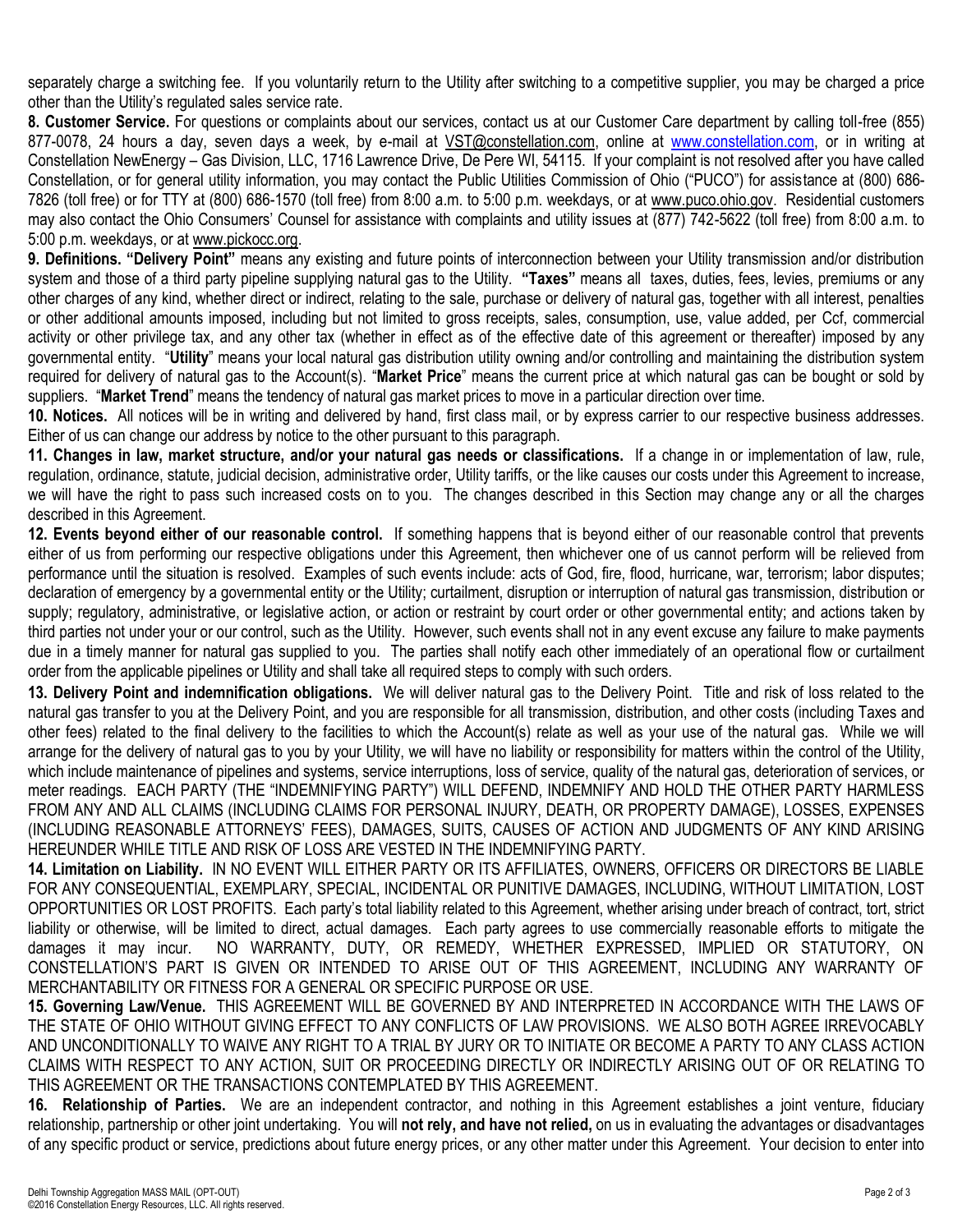this Agreement and any other decisions or actions you may take are and will be based solely upon your own analysis (or that of your advisors) and not on information or statements from us. There is no guarantee that the program you chose will guarantee any price advantage or savings. **17. Confidentiality**. Consistent with applicable regulatory requirements, we will hold in confidence all information obtained by us from you related to the provision of services under this Agreement and which concern your energy characteristics and use patterns, except that we may disclose such information to our affiliates (excluding Baltimore Gas & Electric, a regulated utility) and such affiliates' employees, agents, advisors, and independent contractors. Other than for operation, maintenance, assignment and transfer of your Account(s), pursuant to a court or PUCO order or pursuant to a PUCO rule, we will not release your account number or, other than for credit checking and credit reporting, if applicable, your social security number, without your prior written consent.

**18. Miscellaneous Provisions.** If in any circumstance we do not provide notice of, or object to, any default on your part, such situation will not constitute a waiver of such default or any future default of any kind. If any of this Agreement is held legally invalid, the remainder will not be affected and will be valid and enforced to the fullest extent permitted by law and equity, and there will be deemed substituted for the invalid provisions such provisions as will most nearly carry out our mutual intent as expressed in this agreement. You may not assign or otherwise transfer any of your rights or obligations under this Agreement without our prior written consent and any such attempted transfer will be void. We may assign our rights and obligations under this Agreement to a qualified natural gas supplier and will provide you with prior written notice of any such assignment. This Agreement contains the entire agreement between both of us, supersedes any other agreements, discussions or understandings (whether oral or written) regarding the subject matter of this agreement, and may not be contradicted by any prior or contemporaneous oral or written agreement. A facsimile copy with your signature will be considered an original for all purposes. No amendment to this Agreement will be valid or given any effect unless signed by both of us. Applicable provisions of this Agreement will continue in effect after termination or expiration of this Agreement to the extent necessary, including those for billing adjustments and payments, indemnification, limitations of liability, and dispute resolution. Constellation shall have the right to set-off and net any amounts owed to Customer against any amounts owed to it by Customer under this Agreement or any other agreement. This Agreement is a "forward contract" and Constellation is a "forward contract merchant" under the U.S. Bankruptcy Code, as amended. Further, we are not providing advice regarding "commodity interests", including futures contracts and commodity options or any other matter, which would cause us to be a commodity trading advisor under the U.S. Commodity Exchange Act, as amended ("CEA"). Customer's purpose in entering into this Agreement is not speculation, but rather price volatility control and/or budget management for procurement of natural gas for one or more of its facilities. Customer represents that it qualifies as an "eligible contract participant" as the same is defined under the CEA. The terms of any purchase order (PO) you send to us or any alterations, additions, or modifications you make to the preprinted terms of this Agreement shall be void and without any effect unless and only to the extent we agree in writing to such alterations, additions, or modifications.

| <b>Utility Name</b> | <b>Utility Abbreviation</b> | Contact Number |
|---------------------|-----------------------------|----------------|
| Duke Energy Ohio    | <b>DUKE</b>                 | (800) 634-4300 |

# **IN THE EVENT OF AN EMERGENCY OR SERVICE INTERRUPTION, CONTACT YOUR UTILITY AT:**